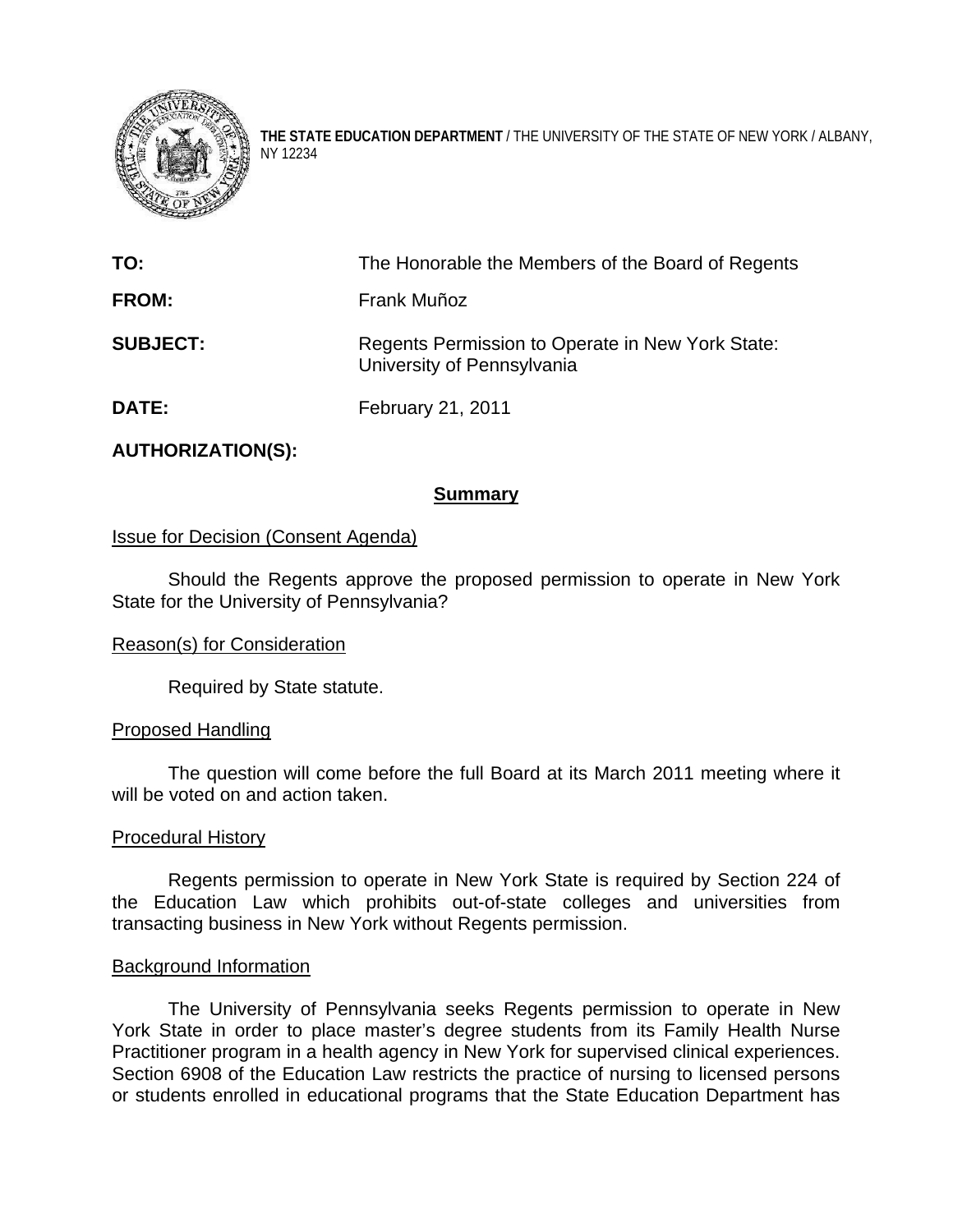registered. The University's Master of Science in Nursing programs are accredited by the Commission on Collegiate Nursing Education (CCNE). The program meets the standards for registration as set forth in the Regulations of the Commissioner of Education.

### **Recommendation**

It is recommended that the Regents approve the proposed permission to operate, effective March 8, 2011, which authorizes the University of Pennsylvania to use one clinical agency in New York for clinical education of students enrolled in its Family Health Nurse Practitioner program leading to the Master of Science in Nursing degree.

# Timetable for Implementation

This approval will be effective until March 31, 2016.